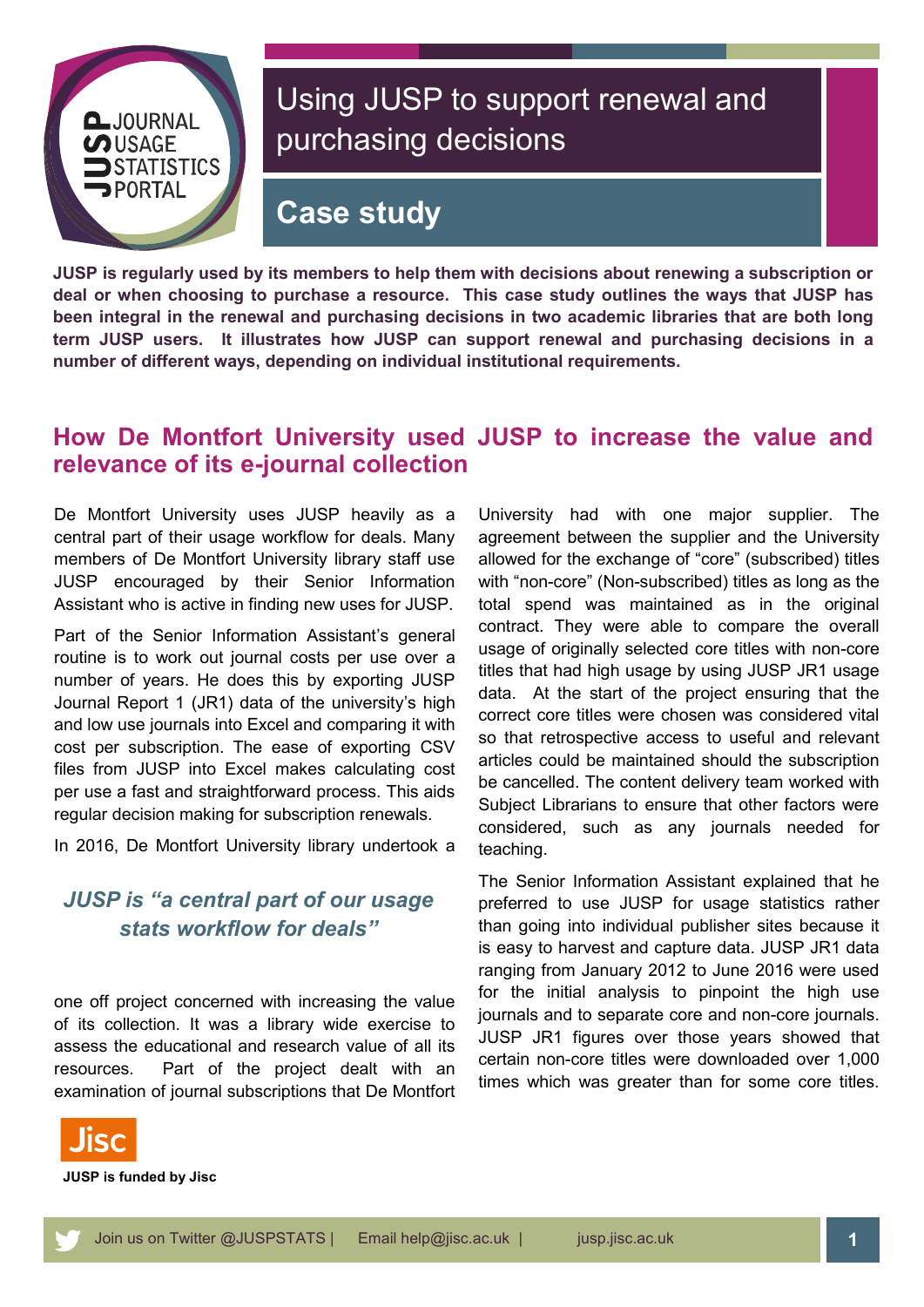The data were exported into Excel in order to calculate cost per use when combined with cost data similarly exported into Excel from the supplier's website. Then Excel's VLOOKUP tool was used to merge both JR1 usage and cost datasets into one spreadsheet by matching on ISSNs.

As guidance on which journals should be exchanged a cost per use metric was applied to the journals (see image). This provided an objective and consistent method of identifying items that should be retained, those that needed further consideration and those that should be cancelled. With the evidence that the well-used titles were more relevant to the students' work than core titles from the original deal, the titles were swapped. The overall project was deemed to be a success. Ultimately, the subscription to the supplier was continued with access to high use titles retained.

CPU < £1: excellent value, automatically retain title.

CPU between £1-£5: good to fair value, recommend retaining title.

CPU between £5-£10: fair to poor value, investigate reasons for low use, potential substitution.

CPU > £10: automatic substitution.

*De Montfort University Library Cost per Use metric (from Mitchley's DMU blog, Mitchell Dunkley)*

Importantly, subscriptions to journals are one of the largest expenses of De Montfort University's library budget and improving the relevance of the content across all faculties meant that the collection is of higher value to PhD, graduate and undergraduate students. Overall, this benefits the university because the library resources offer better financial value and an increased source of valuable knowledge. A more detailed description of the process can be found on Mitchley'[s DMU Blog.](http://mitchley.our.dmu.ac.uk/2017/04/11/using-jusp-counter-jr1-usage-data-to-review-dmu-librarys-sciencedirect-journal-titles/)

| 1              |                 |                 |           |           |                                 |
|----------------|-----------------|-----------------|-----------|-----------|---------------------------------|
| $\overline{2}$ | Core            | Open acce Title |           | Publisher | Platform                        |
| 3              | Totals          |                 |           |           |                                 |
| 4              |                 |                 | Journal H |           | Publisher A Publisher A website |
| 5              | [KBcore]        |                 | Journal C |           | Publisher A Publisher A website |
| б              | [KBcore]        |                 | Journal T |           | Publisher A Publisher A website |
|                | [KBcore]        |                 | Journal B |           | Publisher A Publisher A website |
| 8              | <b>[KBcore]</b> |                 | Journal R |           | Publisher A Publisher A website |
| 9              |                 |                 | Journal E |           | Publisher A Publisher A website |
| 10             |                 |                 | Journal W |           | Publisher A Publisher A website |
|                | 11 [KBcore]     |                 | Journal X |           | Publisher A Publisher A website |
|                | 12 [KBcore]     |                 | Journal O |           | Publisher A Publisher A website |

*Figure 1: JUSP allows libraries to markup "core" titles in their electronic journal collections (table from Mitchley's DMU blog, Mitchell Dunkley)*

### **Integration of JUSP data into Kings College London's e-usage spreadsheet**

The organisational structure of roles and responsibilities within Kings College London library does not include the traditional position of subject specialist librarians. The tasks generally performed by subject librarians are shared amongst other teams and the usage data of e-resources are gathered, collated and disseminated by the subscriptions team. JUSP is used by the e-resource manager together with her team of eight other people in order to gather

most of that data and calculate the statistics.

The team gathers all the usage data for every eresource from a range of sources on a daily basis. The data are collated into one very large spreadsheet which can be used for a variety of purposes. JUSP usage statistics form a key component of that spreadsheet.

The subscriptions team uses the spreadsheet to make calculations for regular statistical reporting.



**JUSP is funded by Jisc**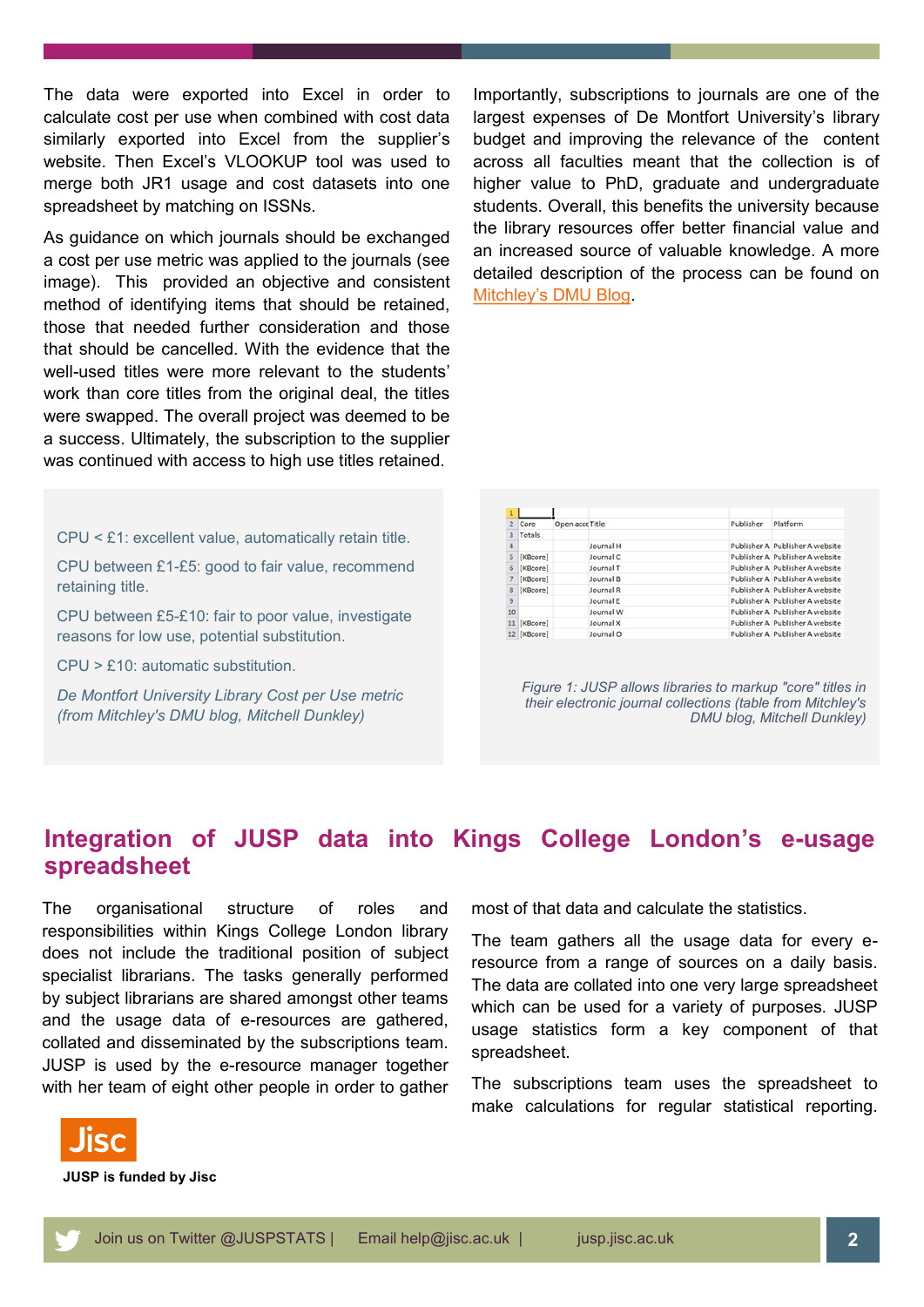They produce a trend analysis and a quarterly report for the Head of Collections Development which is then summarised for other university teams. The data are also used for other purposes: producing monthly database usage reports; making upgrading, renewal and purchasing decisions whenever required; and answering ad hoc questions from other teams.

JUSP does not cover each and every e-resource that

#### *"For an institution that has very little time JUSP is a life saver"*

Kings College London uses. However, between 50%- 60% of the journal usage data in their e-resource spreadsheet is from JUSP which the e-resource manager believes "makes my life easier". The eresource manager considers that JUSP is a constantly accessible, single source of data which has a support service that responds to issues promptly on behalf of all the JUSP community. The speed and ease of exporting data from JUSP into Excel with a csv file is "a big advantage".

Kings College London Library run free trials of collections and because the team monitor JUSP usage data on a rolling basis, the number of times that the collection is used can be easily checked at the end of any particular trial period. The recorded usage then becomes a factor in the decision to proceed with a subscription of the trial collection. Similarly, the e-resources manager makes routine renewal decisions for journal subscriptions based on information from the e-usage spreadsheet. "Current usage" of journals is calculated by the spreadsheet subtracting Journal Report 1 Archive (JR1a) data from the JR1 data and also taking into account gold open access figures. It is done this way because the spreadsheet contains data that has been gathered from other sources as well as data from JUSP. The resulting figures are then used to work out which journals are considered to provide value for money.

The e-resources manager consults JUSP Journal

Report 5 (JR5) reports to find out which publication years of journals that users are currently using. This is ensure that the back files of relevant and used journals would remain accessible when their subscription ceases by making arrangements with the publisher. The information that is calculated from the spreadsheet is relayed in monthly or quarterly statistical reports to the Head of Collections and Development who makes the final decision for renewal and purchasing. Relevant report details can then be used by team managers to justify purchases or cancellations at meetings with academics.

Ongoing data gathering from JUSP and other sources, and integration of that data into the eresource spreadsheets, provides essential information for renewal and purchasing decisions. This process benefits the university as a whole by making the subscriptions team quick and efficient, and always ready to answer questions.



*Kings College London use JRI data with other figures to assess the usage of trial e-resources (Nadia Casagranda)*